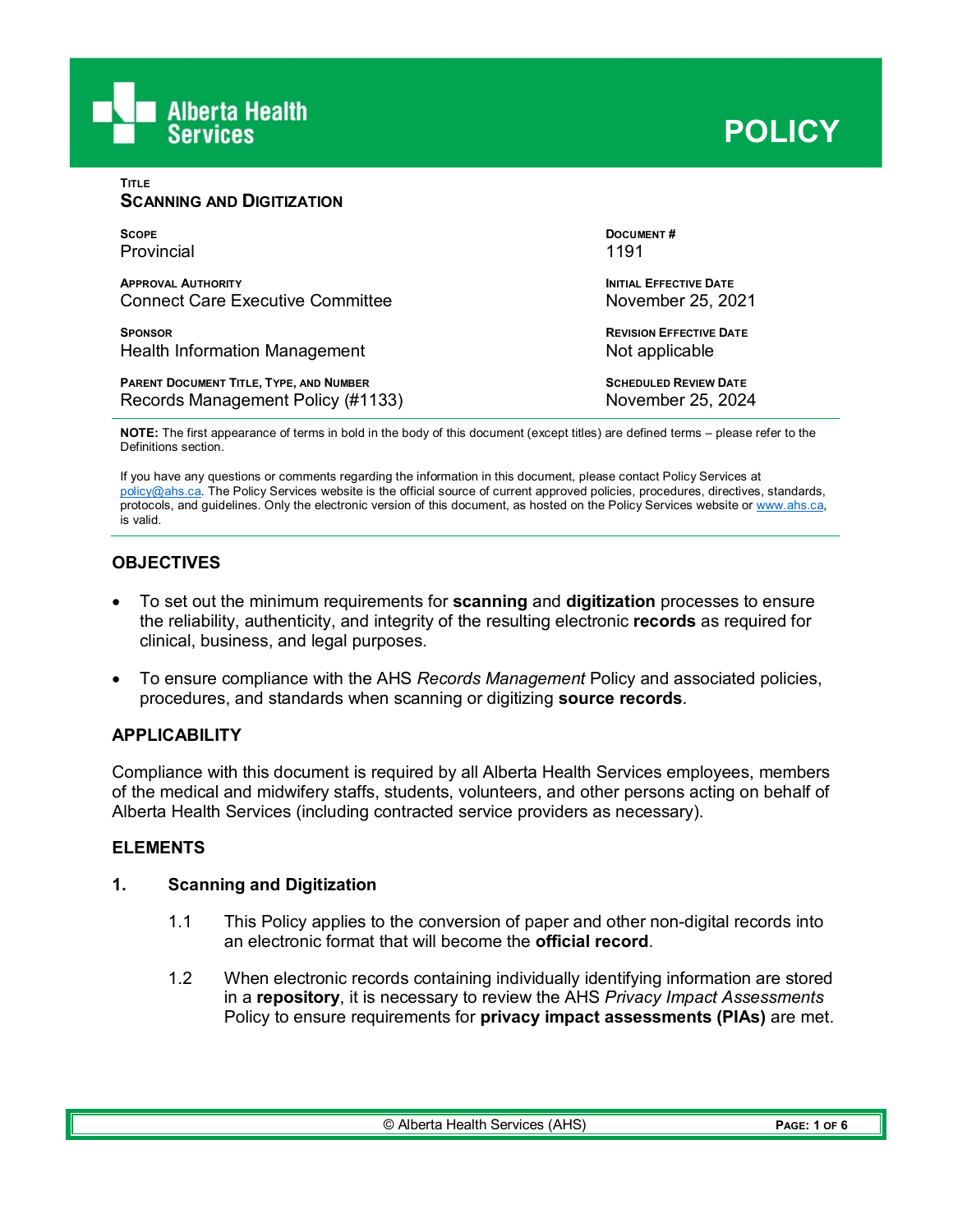|                                  |                          | <b>POLICY</b> |
|----------------------------------|--------------------------|---------------|
| TITLE                            | <b>EFFECTIVE DATE</b>    | DOCUMENT#     |
| <b>SCANNING AND DIGITIZATION</b> | <b>November 25, 2021</b> | 1191          |

## **2. Scanning and Digitization Process**

- 2.1 Alberta Health Services (AHS) supports scanning and digitization processes that comply with the minimum requirements set out in this Policy.
- 2.2 The **department** shall establish a scanning and/or digitization process that is documented and implemented, in accordance with this Policy, as part of the ordinary and usual course of business.
	- a) If the department is subject to an overarching scanning and/or digitization process, then the department is not required to establish their own process but shall follow the overarching process. For example, all scanning in Connect Care shall follow the AHS *Connect Care Scanning and Upload Criteria Process* and the AHS *Connect Care Quality Control, Auditing, and Reporting of Scanned Documents Process*.
- 2.3 The department's scanning and/or digitization process shall be approved by the business owner of the source records and outline accountability for the:
	- a) authorization of the scanning and/or digitization process;
	- b) acceptance of digitized records as true representations of the source records; and
	- c) **destruction** of source records.
- 2.4 The department's scanning and/or digitization process shall also address:
	- a) preparation of source records for scanning/digitization;
	- b) technical specifications for digital capture;
	- c) **indexing** requirements which include:
		- (i) identification of **metadata** and its organization. The following metadata are mandatory:
			- operator identifier;
			- date and time of digitization;
			- date of source record;
			- title of source record:
			- source record type; and
			- data fields required to fulfill retention calculation;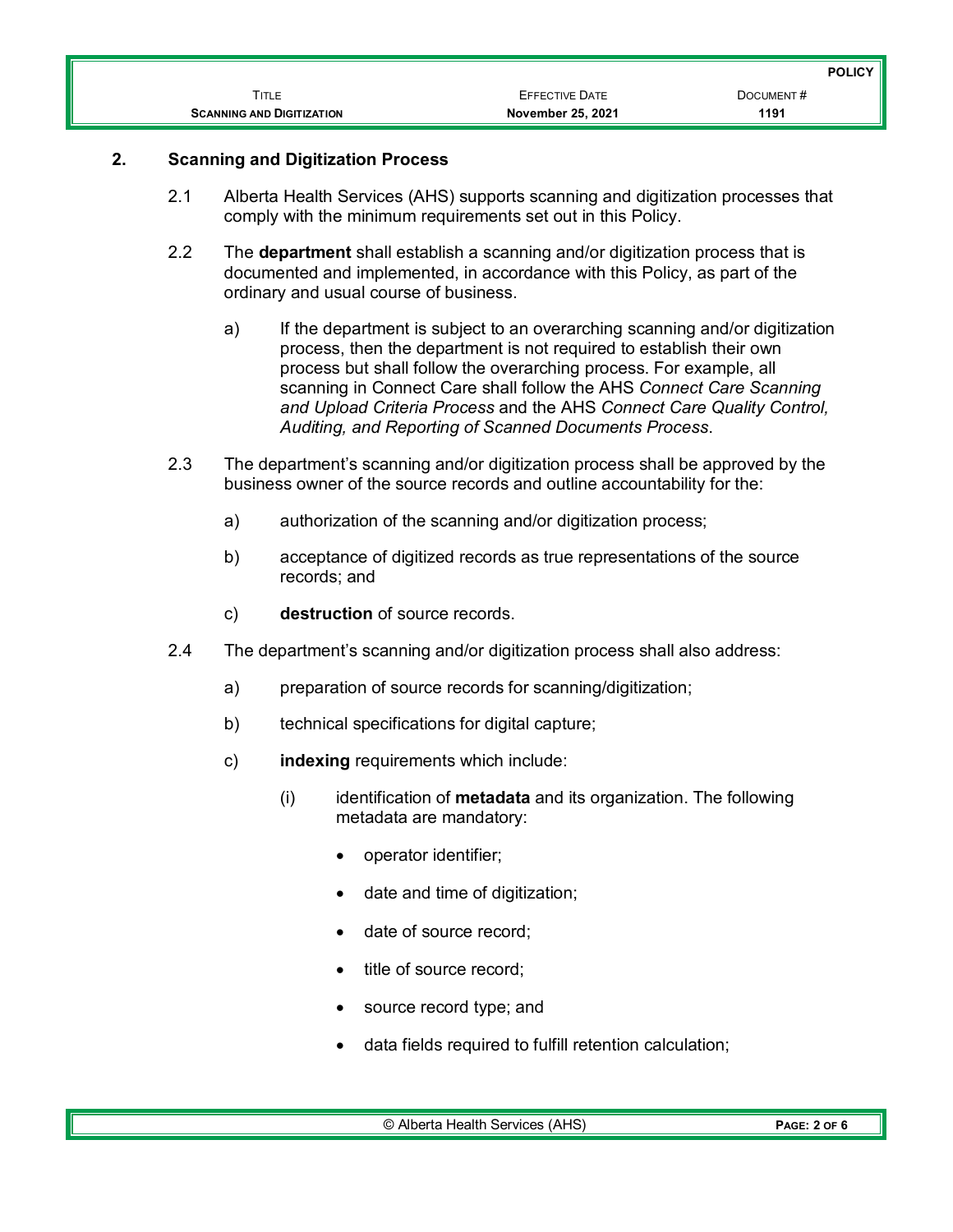|    |     | <b>TITLE</b>                                                                                                                                                                                                                                                                                                                                                                                                                                        | <b>SCANNING AND DIGITIZATION</b> |                                    | <b>EFFECTIVE DATE</b><br>November 25, 2021                                                                                     | DOCUMENT#<br>1191 | <b>POLICY</b> |
|----|-----|-----------------------------------------------------------------------------------------------------------------------------------------------------------------------------------------------------------------------------------------------------------------------------------------------------------------------------------------------------------------------------------------------------------------------------------------------------|----------------------------------|------------------------------------|--------------------------------------------------------------------------------------------------------------------------------|-------------------|---------------|
|    |     |                                                                                                                                                                                                                                                                                                                                                                                                                                                     | (ii)                             | which includes the:                | additional mandatory metadata when scanning paper records,                                                                     |                   |               |
|    |     |                                                                                                                                                                                                                                                                                                                                                                                                                                                     |                                  |                                    | unique batch reference number (if applicable);                                                                                 |                   |               |
|    |     |                                                                                                                                                                                                                                                                                                                                                                                                                                                     |                                  |                                    | number of documents and number of pages in each; and                                                                           |                   |               |
|    |     |                                                                                                                                                                                                                                                                                                                                                                                                                                                     |                                  | number of pages captured;          |                                                                                                                                |                   |               |
|    |     |                                                                                                                                                                                                                                                                                                                                                                                                                                                     | (iii)                            |                                    | a process for auditing indexing quality controls, amending<br>inaccurate index data, and tracking deleted or expunged records; |                   |               |
|    |     | d)<br>implementation of a quality control plan and problem log to ensure the<br>authenticity, reliability, and integrity of the scanned/digitized source<br>records and indexing accuracy;                                                                                                                                                                                                                                                          |                                  |                                    |                                                                                                                                |                   |               |
|    |     | a process for exception management, equipment maintenance, and<br>e)<br>downtime processes;                                                                                                                                                                                                                                                                                                                                                         |                                  |                                    |                                                                                                                                |                   |               |
|    |     | f)<br>implementation of a quality assurance plan aimed at auditing the resulting<br>electronic records, digitization quality, and adherence to indexing and<br>metadata requirements;                                                                                                                                                                                                                                                               |                                  |                                    |                                                                                                                                |                   |               |
|    |     | g)                                                                                                                                                                                                                                                                                                                                                                                                                                                  |                                  | with Section 3 of this Policy; and | a timeframe for the destruction of eligible source records in accordance                                                       |                   |               |
|    |     | h)                                                                                                                                                                                                                                                                                                                                                                                                                                                  |                                  |                                    | a regular review cycle that does not exceed two (2) years.                                                                     |                   |               |
|    | 2.5 | Health Information Management – Records and Information Management shall<br>provide consultation and reference materials to support departments developing<br>a scanning and/or digitization process.                                                                                                                                                                                                                                               |                                  |                                    |                                                                                                                                |                   |               |
|    | 2.6 | The department shall provide a copy of the completed scanning and/or<br>digitization process to Health Information Management - Records and<br>Information Management.                                                                                                                                                                                                                                                                              |                                  |                                    |                                                                                                                                |                   |               |
| 3. |     | <b>Source Record Destruction</b>                                                                                                                                                                                                                                                                                                                                                                                                                    |                                  |                                    |                                                                                                                                |                   |               |
|    | 3.1 | No source records shall be destroyed until there is a process established in<br>accordance with the requirements in this Policy.                                                                                                                                                                                                                                                                                                                    |                                  |                                    |                                                                                                                                |                   |               |
|    | 3.2 | The department is responsible for determining whether there are any legislative,<br>legal, or professional requirements for maintaining the source record. Where a<br>requirement exists, the source record shall be retained as it remains the official<br>record (see the AHS Schedule of Documents Requiring Retention of Original<br>Source Documents and/or Wet Signatures for a list of known requirements to<br>maintain the source record). |                                  |                                    |                                                                                                                                |                   |               |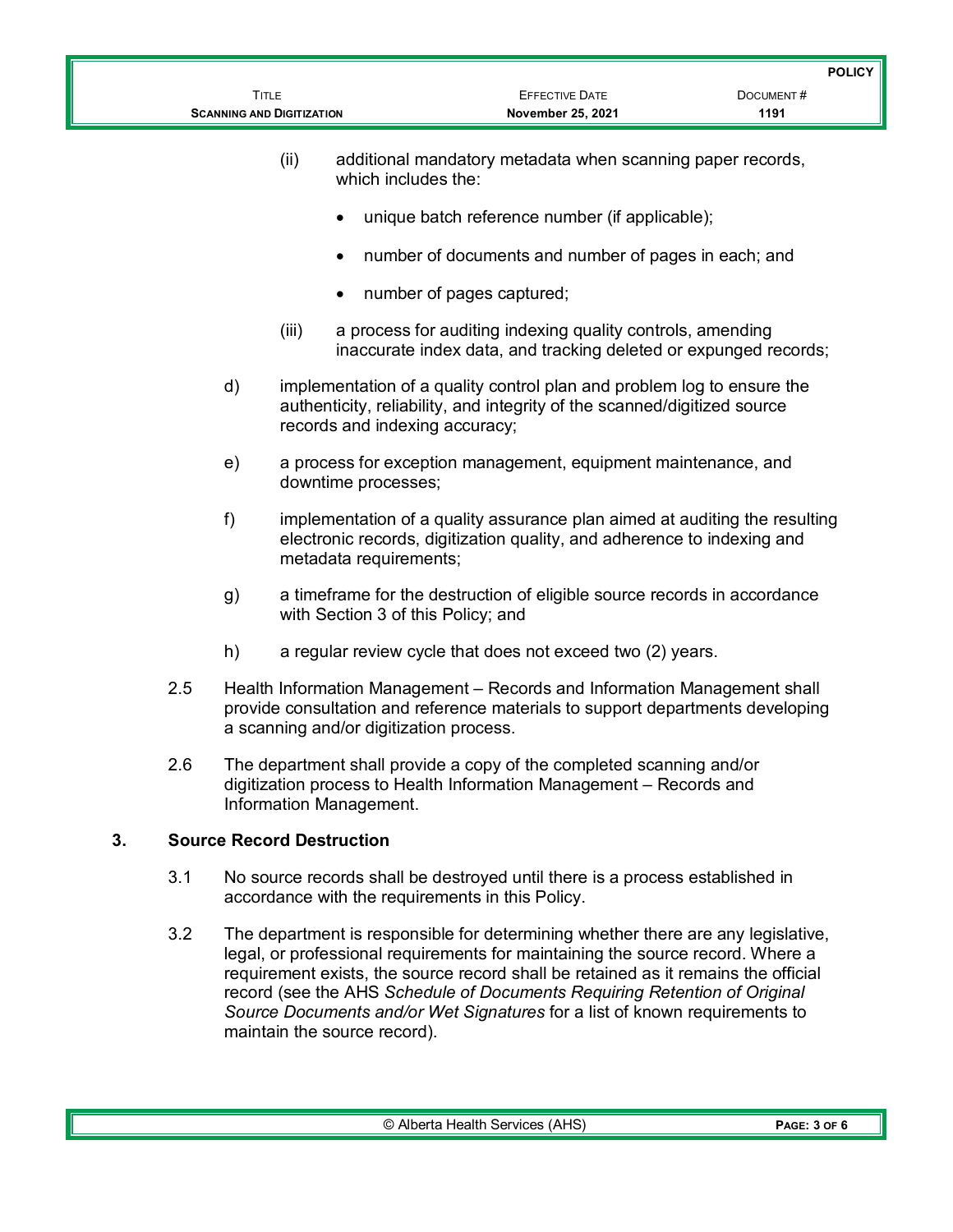| <b>SCANNING AND DIGITIZATION</b> | November 25, 2021     | 1191            |  |
|----------------------------------|-----------------------|-----------------|--|
| Title                            | <b>EFFECTIVE DATE</b> | DOCUMENT#       |  |
|                                  |                       | <b>POLICY</b> I |  |

- 3.3 Electronic records created via a scanning or digitization process that complies with the requirements of this Policy may be considered official records and must be retained in accordance with the AHS *Records Retention Schedule*.
- 3.4 Electronic records created via a scanning or digitization process that do not comply with the requirements set out in this Policy, are considered transitory and the original source document continues to be the official record and must be retained in accordance with the AHS *Records Retention Schedule*.
- 3.5 A final audit shall take place prior to the destruction of source records by an **AHS representative** who is not a **contractor**, and who is knowledgeable of the source records digitized by the digitization process.
- 3.6 Departments shall be able to provide proof of completion of quality assurance activities in accordance with Section 2.4 f) of this Policy.

### **4. Auditing of Scanning and/or Digitization Process**

4.1 Health Information Management - Records and Information Management may audit scanning and/or digitization processes at any time to ensure compliance with this Policy.

### **DEFINITIONS**

**AHS representative** means AHS employees, members of the medical and midwifery staffs, students, volunteers, and other persons acting on behalf of AHS (including contracted service providers as necessary).

**Contractor** means any affiliate, third party, non-employee, consultant, or agent or employee to the contractor, outsourcer, service provider, contract provider or business partner engaged by AHS to perform services for or on behalf of AHS.

**Department** means, for the purposes of this Policy, the organizational area that is responsible for developing the department scanning/digitization process and/or carrying out the scanning/digitization activities.

**Destruction** means the disposal of records by incineration, maceration, pulping, granulizing, shredding, or otherwise, with the objective of obliteration beyond any possible reconstitution.

**Digitization** means the process of rendering analogue recorded information into electronic (digital) form. Scanning is a form of digitization.

**Indexing** means the process of organizing information to enable easier retrieval and facilitate records management.

**Metadata** means structured information that describes, explains, locates, or otherwise makes it easier to retrieve, use, or manage an information resource.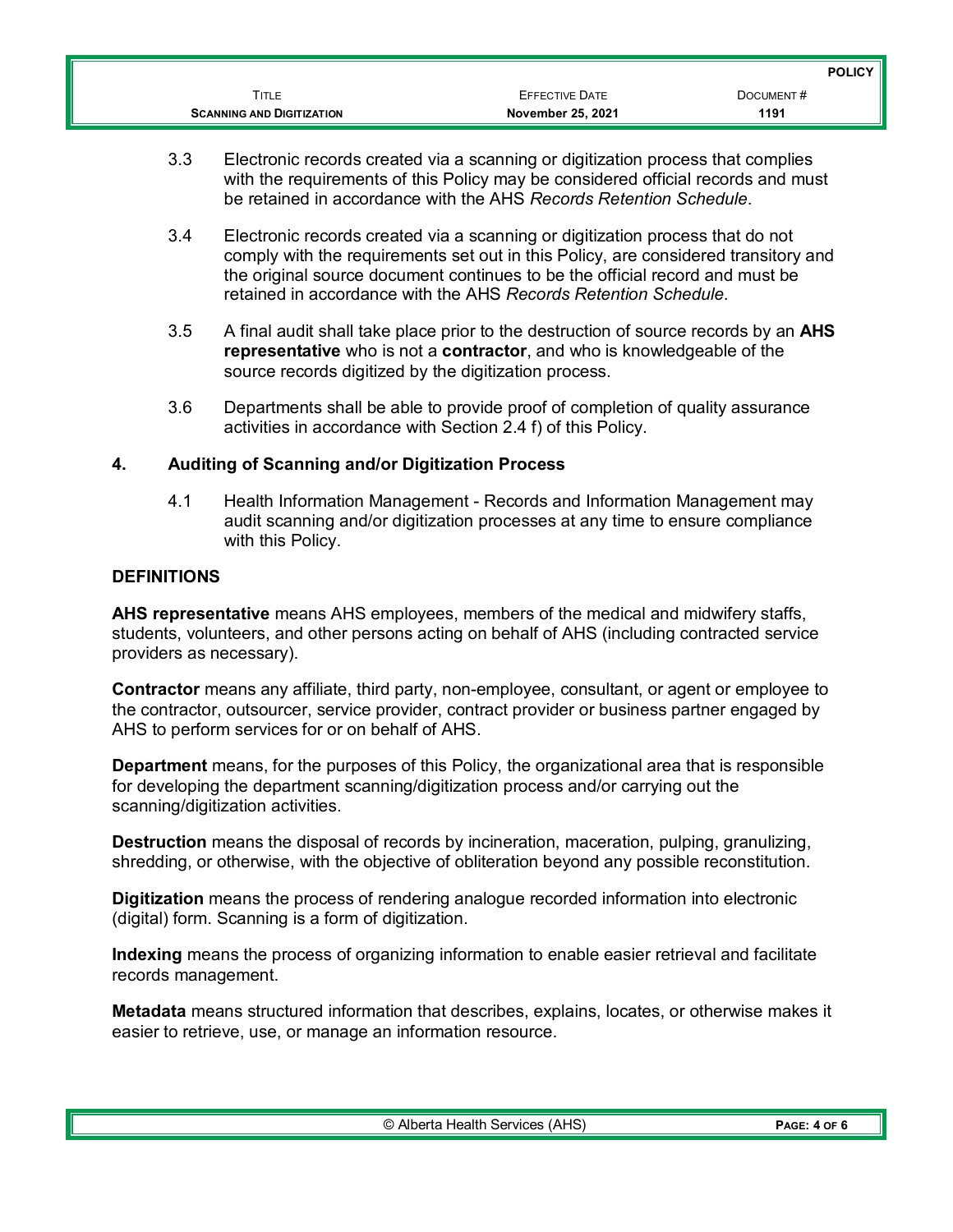|                                  |                          | <b>POLICY</b> |
|----------------------------------|--------------------------|---------------|
| Title                            | <b>EFFECTIVE DATE</b>    | DOCUMENT#     |
| <b>SCANNING AND DIGITIZATION</b> | <b>November 25, 2021</b> | 1191          |

**Official record** means the instance of a record that has the force of an original record and is authoritative, final, and complete.

**Privacy Impact Assessment (PIA)** means a documented process to assist AHS in reviewing the impact new projects might have on individual privacy.

**Record** means documents, data, or information of any kind, in any medium (e.g., paper, digital, and audio-visual media), and in any format (e.g., documents, spreadsheets, databases, emails, blogs, wikis, and website pages) created, received, recorded, and maintained by AHS as part of its services or business. This definition includes health records, but does not include computer software or any mechanisms that produce records.

**Repository** means a collection of AHS information where the information is organized, made accessible to authorized users, protected and stored for specified legal retention periods. A repository includes, but is not limited to, individual repositories and data warehouses.

**Scanning** means the process of producing a digital image from a paper document or record.

**Source record** means the original record that was digitized to create an electronic official record.

# **REFERENCES**

- Alberta Health Services Governance Documents:
	- o *Access to Information (Physical, Electronic, Remote)* Policy (#1105)
	- o *Collection, Access, Use, and Disclosure of Information* Policy (#1112)
	- o *Corporate Contracting* Policy (#1152)
	- o *Delegation of Approval Authority* Policy (#1168)
	- o *Electronic Signatures* Policy (#1190)
	- o *Information Classification* Policy (#1142)
	- o *Legal Hold* Procedure (#1133-04)
	- o *Official Records Destruction* Procedure (#1133-02)
	- o *Privacy Impact Assessments* Policy (#1145)
	- o *Privacy Protection and Information Access* Policy (#1177)
	- o *Records Management* Policy (#1133)
	- o *Records Retention Schedule* (#1133-01)
	- o *Transitory Records* Procedure (#1133-03)
- Alberta Health Services Forms:
	- o *Source Document Destruction Authorization* Form (#18908)
- Alberta Health Services Resources:
	- o *Connect Care Quality Control, Auditing, and Reporting of Scanned Documents Process*
	- o *Connect Care Scanning and Upload Criteria Process*
	- o *Privacy Impact Assessment Management System*
	- o *Schedule of Documents Requiring Retention of Original Source Documents and/or Wet Signatures*